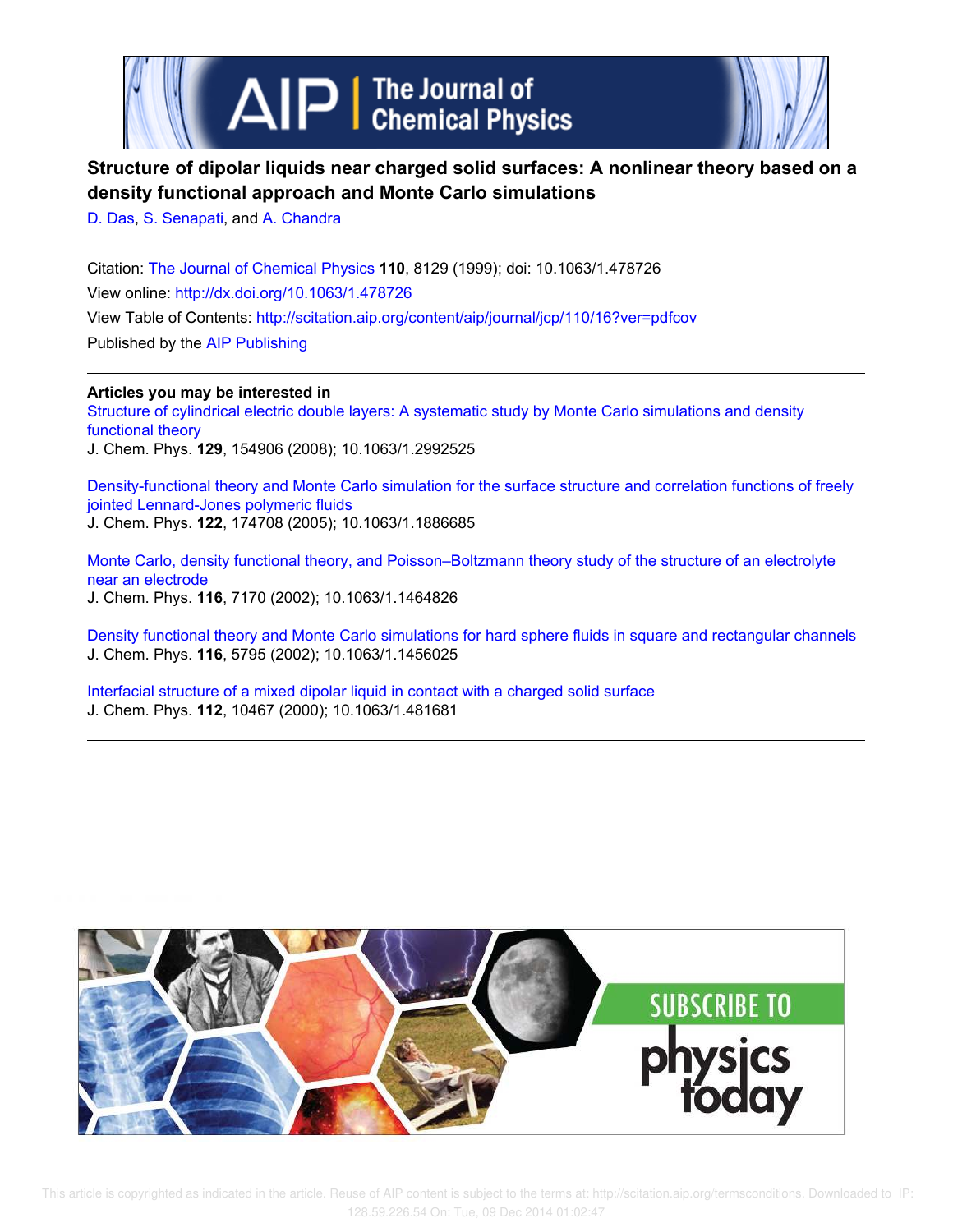## **Structure of dipolar liquids near charged solid surfaces: A nonlinear theory based on a density functional approach and Monte Carlo simulations**

D. Das, S. Senapati, and A. Chandra

*Department of Chemistry, Indian Institute of Technology, Kanpur, U.P., India 208016*

(Received 4 June 1998; accepted 25 January 1999)

A nonlinear theory for the calculation of density and polarization of dipolar solvents near charged surfaces is developed by using a density functional approach. The theory is based on a weighted density approximation for the isotropic part of the density and the anisotropic (or dipolar) part is calculated by using a perturbative approach. The theory, however, retains the full nonlinear dependence on the surface charge density or the external field. Explicit numerical results are obtained for different values of the external field. It is found that the number density of the solvent near the surface increases with increasing surface charge density indicating the presence of electrostriction. The polarization is found to increase nonlinearly with the external field and exhibits the presence of dielectric saturation at high field strength. The predictions of the present nonlinear theory are compared with the results of Monte Carlo simulations and a good agreement is found for both the density and polarization near charged surfaces. The present simulations clearly reveal a nonlinear behavior of dipolar molecules in presence of the charged surfaces. Also, the nonlinear effects are found to be especially important for interfacial molecules, in agreement with the predictions of the analytical theory presented here. © *1999 American Institute of Physics.*  $[$ S0021-9606(99)50416-9]

### **I. INTRODUCTION**

This paper is concerned with the nonlinear dependence of interfacial solvent structure on surface charge density. Studies of dipolar liquids in the vicinity of charged surfaces are extremely important in electrochemistry, biochemistry and surface science. Examples include polar solvents near charged electrodes, charged membranes or macromolecules where the liquid molecules near surfaces move under the influence of an external electric field generated by the charge density of the surfaces. An understanding of the electric field induced perturbations of spatial and orientational structure of interfacial solvent is crucial in the understanding of many chemical and biochemical processes occuring near charged surfaces.

The modifications of the molecular structure of dipolar solvents near charged surfaces have been a subject of much attention in the recent past, both experimentally and theoretically. Toney *et al.*<sup>1,2</sup> measured the spatial and orientational structure of water molecules near charged silver surfaces. They found that water density near the surface is significantly higher than the bulk density which implies that the hydrogen bonding network is disrupted in the water layer next to the charged surfaces. Also, pronounced orientational structure was found in their experiments. Molecular dynamics (MD) and Monte Carlo (MC) simulations provide powerful methods to investigate structural properties of solvents near charged surfaces. Lee *et al.*<sup>3</sup> carried out MD simulations of Stockmayer liquids confined between two charged surfaces. They found that the height of the first peak of the liquid density profile decreases with increasing charge density. This is contrary to the results of a recent simulation of similar systems.<sup>4</sup> Physically one would expect an increase of

liquid density near a surface with increasing surface charge density because of stronger physisorption. Zhu *et al.*<sup>5</sup> carried out MD simulations of water confined between two charged surfaces. They employed the so-called SPC-FP model of water and the surfaces were considered to be planar and uniformly charged. The water density near charged surfaces were found to be greater than bulk density, in agreement with experimental observations. Also, the charge density of the surfaces was found to modify the hydrogen bond network through alignment of water molecules along the electric field generated by the surface charge density. The structure of water near charged surfaces was also investigated by Xia and Berkowitz.<sup>6</sup> These authors carried out MD simulations of the  $SPC/E$  model of water<sup>7</sup> near charged platinum surfaces and found no dramatic increase of water density near the surfaces. Also, no significant disruption of hydrogen bonding near the charged surfaces was found. Clearly, our understanding of the structure of dipolar solvents near charged surfaces is far from complete and a current problem in statistical mechanics is to develop an accurate theory for the structure of dipolar liquids in the vicinity of charged solid surfaces. Water is a complex solvent because of its hydrogen bond network. From a theoretical point of view, dipolar hard spheres<sup>8</sup> near uniformly charged planar walls seem to be a good and simple model by which to investigate the properties of interfacial dipolar solvents.

Theoretical studies of interfacial solvents have been primarily based on integral equation and density functional theory (DFT) approaches. Torrie *et al.*<sup>9,10</sup> studied the structure of dipolar hard spheres near charged walls using reference hypernetted chain (RHNC) approximation. Qualitatively, the results were found to be in agreement with that of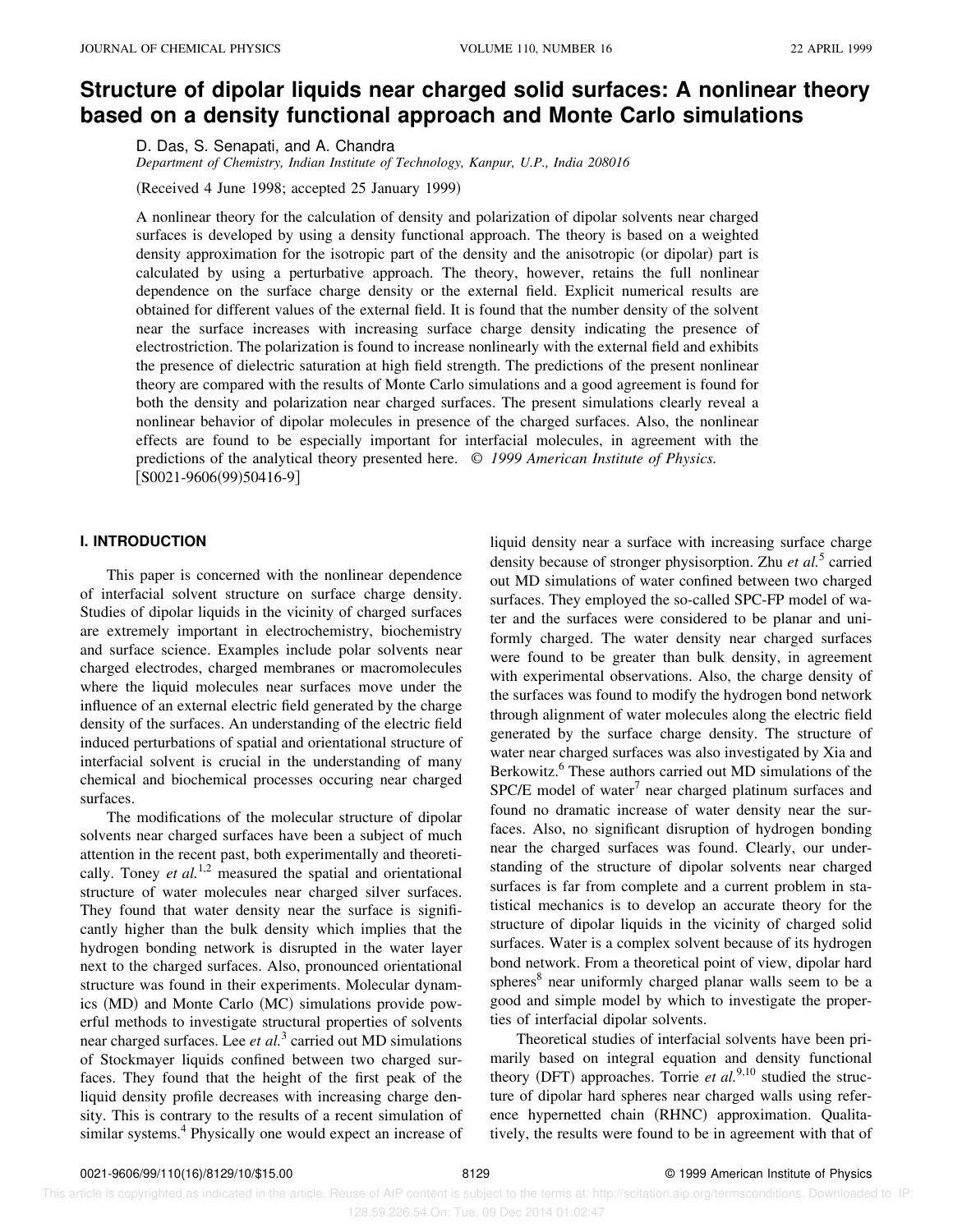computer simulations. Rickayzen and  $Grimson<sup>11</sup>$  applied DFT to the system of dipolar hard spheres near charged walls. They used a linear approximation for the density and incorporated the mean spherical approximation  $(MSA)$  (Ref. 12) for dipole–dipole correlations and found a layered structure of the solvent near the surface. Subsequently, Moradi and Rickayzen<sup>13</sup> reported an improved DFT of a dipolar fluid in a uniform field by including an accurate expression for the entropy of the inhomogeneous fluid. Their theory also included the three-particle correlations in the fluid in an approximate manner. The nonuniform solvent density and polarization for a system of weakly polar liquid and weakly charged surfaces were calculated and a good agreement with the simulation results was found. Relevant work on the density profile and orientational ordering of dipolar molecules has also been done by Frodl and Dietrich.<sup>14,15</sup> Another development in DFT is the generalized van der Waals (GvdW) theory introduced by Nordholm and co-workers.<sup>16-22</sup> This is a simple theory based on a generalization of cell theory and van der Waals approximations. At present, the theory exists in two forms: a course-grained theory wherein the entropy is considered to be a local functional and a fine-grained theory where this assumption is removed and the entropy functional is taken to be nonlocal. The GvdW theory has been used extensively to study various properties of simple atomic and molecular fluids in nonuniform environment such as adsorption, $17$  solvation force, $18$  surface tension, $19$  and structure of interfaces. $20-22$  The theory has been worked out for hard sphere, Lennard-Jones and dipolar fluids and has been found to give qualitatively sound and semiquantitatively accurate results. Quantitatively, the course grained version has been found to underestimate the nonuniform structure near solid surfaces and its fine-grained version overestimates the range of oscillaroty structure at high density. The GvdW theory has played an important role in providing physical insight into various aspects of interfaces involving atomic and molecular fluids.

Another recent development in the density functional theory is the so-called weighted density approximation  $(WDA).^{23-34}$  This is a nonperturbative approach in which one assumes that a system with an inhomogeneous density distribution can be locally mapped to a corresponding uniform system with a position dependent effective density. In this approach, either the excess free energy or its functional derivative for the inhomogeneous fluid is approximated by that of the corresponding uniform fluid of a different smoothed average density which is determined from suitable weighted averages of the actual nonuniform density of the system. Two recent weighted density schemes which have been quite successful are due to Tarazona<sup>32</sup> and Ashcroft and co-workers.33,34 The first approach is based on an evaluation of excess free energy density from the corresponding expression of the uniform system using the effective density and the approach of Ashcroft and co-workers is based on a calculation of first order correlation function of an inhomogeneous system using the correspondindg expression for a uniform system. The density functional approaches using WDA have been quite successful in predicting the structure of neutral inhomogeneous hard sphere fluids and ionic solutions near solid surfaces and, very recently, have been extended to study dipolar fluids near charged surfaces by Patra and Ghosh.<sup>30</sup> These authors used a weighted density approximation for the hard sphere correlation and the electrostatic contributions were included by using a linearization approximation. Because of the use of the linearization approximation, the number density was found to be independent of the surface charge density and the polarization was found to increase linearly with external field. Their results were compared with the MC results of Moradi and Rickayzen<sup>13</sup> and a reasonably good agreement was found except for the first layer near the surface. We note that the liquids studied in these work are very weakly polar and also the surfaces considered are very weakly charged and in such situations a linearization approximation is expected to work. Recent MD simulations of Stockmayer fluids near moderately charged surfaces have shown an increase of density near the surface with increasing surface charge and a nonlinear dependence of polarization on external field.<sup>4</sup> These observations could not be explained by using a linearized theory. Clearly, there remains a need for an improved theory which goes beyond the linearization approximation and includes the full nonlinear dependence of solvent structure on external fields. Such a nonlinear theory based on weighted density functional approach is developed here for the first time.

In this work, we present an analytical theory of solvent structure and polarization near charged surfaces which includes nonlinear dependence on the external field. The theory is based on a weighted density approximation for the isotropic hard sphere correlation and a perturbative approximation for the anisotropic dipolar contribution to the first order correlation function. Self-consistent equations are derived for the solvent density and polarization. Two different weighted density approximations are used for the calculation of hard sphere correlation contributions: the ones of Tarazona<sup>32</sup> and of Ashcroft and co-workers.<sup>34</sup> The final equations are solved iteratively and results are obtained for both approximations and for different values of the surface charge density. To the best of our knowledge, the WDA of Tarazona is applied here for the first time to investigate interfacial structure of dipolar fluids near charged surfaces. One of the objectives of the present work has been to compare the two weighted density approximations in predicting the interfacial structure of dipolar fluids. The present theory with either of the two weighted density approximations nicely reproduces nonlinear effects such as electrostriction<sup>35,36</sup> and dielectric saturation.<sup>37</sup> The dielectric saturation effect is studied by calculating the average angle that a solvent molecule makes with the direction of the external field and this quantity is found to saturate to the value corresponding to the complete alignment of a solvent dipole along the direction of the external field. We note that such saturation effects could not be obtained by using a linearized theory.

We have also carried out detailed Monte Carlo simulations of a dipolar hard sphere solvent confined between two uniformly charged solid surfaces. The purpose of carrying out the MC simulations was to obtain essentially exact results for solvent density and polarization near charged sur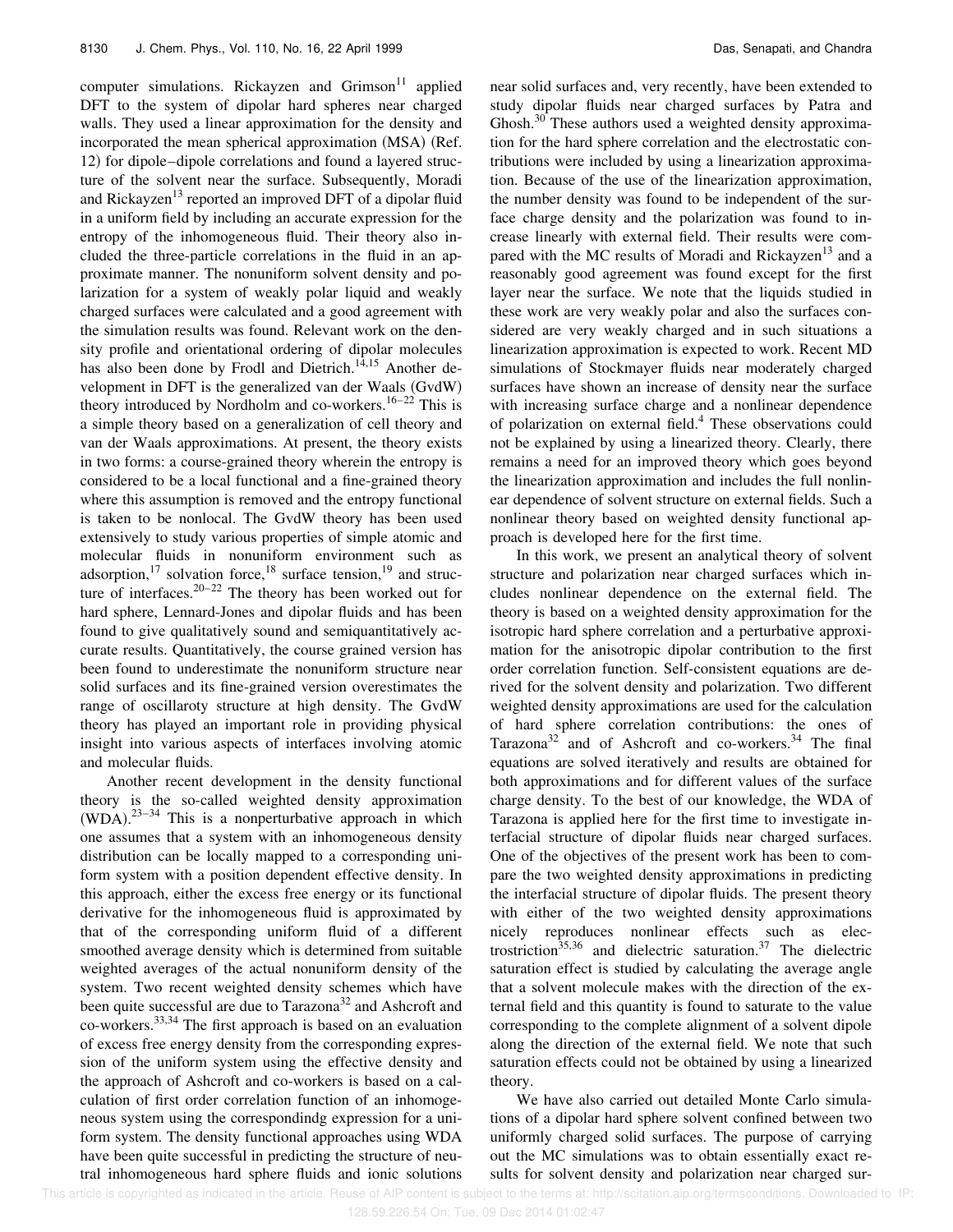faces with which the predictions of the present nonlinear theory could be compared and thus its accuracy could be verified. We have simulated four different systems of varying surface charge density. To the best of our knowledge, the effects of changing surface charge density on interfacial structure of dipolar hard spheres are invstigated for the first time by means of MC simulations. All existing simulations of similar systems were carried out at a fixed surface charge density $^{13}$  and, thus, the variation of interfacial solvent structure on surface charge density could not be studied. The simulation results are compared with the predictions of the present nonlinear theory and a good agreement is found for both the density and polarization near charged surfaces. The present simulations clearly reveal a nonlinear behavior of dipolar molecules in the presence of charged surfaces. Also, the nonlinear effects are found to be especially important for interfacial molecules which is in agreement with the theoretical predictions.

The organization of the rest of the paper is as follows. In Sec. II, we present the theory and the Monte carlo simulations are discussed in Sec. III. The numerical results of the theory and simulations are presented in Sec. IV and our conclusions are summarized in Sec. V.

### **II. THEORY**

We consider a solvent consisting of nonpolarizable dipolar molecules which are confined between two charged solid surfaces. The solvent molecules are characterized by the socalled dipolar hard sphere potential where dipolar molecules interact through a short range hard sphere interaction and a long range dipole–dipole interaction potential. The solvent molecules also interact with the two solid surfaces which are considered to be infinite hard walls of uniform charge density  $\sigma_c$ . The total Hamiltonian of the system can be expressed in the form

$$
H = \sum_{i} \frac{p_i^2}{2m} + \sum_{i} \frac{J_i^2}{2I} + \frac{1}{2} \sum_{i \neq j} u_{\text{hs}}(r_{ij}) - \frac{1}{2} \sum_{i} \mu_i \cdot \mathbf{E}_{i}^{\mu} + U_{w},
$$
 (1)

where the first two terms represent the kinetic energy and the remaining terms represent the total configurational energy of the system. In Eq.  $(1)$ ,  $p_i$  and  $J_i$  are, respectively, the linear and angular momenta of the *i*th molecule, *m* and *I* are the mass and moment of inertia of a solvent molecule.  $r_{ij}$  is the distance between two molecules *i* and *j*,  $u_{\text{hs}}(r_{ij})$  is the hard sphere (HS) interaction potential which is equal to  $\infty$  for  $r_{ij}$   $\leq \sigma$  and zero otherwise where  $\sigma$  is the diameter of a solvent molecule.  $\mu_i$  is the dipole moment vector (of magnitude  $\mu$ ) of particle *i* and  $\mathbf{E}_i^{\mu}$  is the electric field at molecule *i* due to all other dipoles in the system. The third and fourth terms constitute the dipolar hard sphere potential. The last term in Eq.  $(1)$  arises from the interaction of solvent molecules with the two solid surfaces. We assume that the walls are located at positions  $z'$  and  $z''$  along the *z*-axis and *x* and *y* axes are parallel to the surfaces. For this geometry, the wall–solvent interaction potential can be described as a function of the *z*-coordinate of particle *i* ( $z_i$ ) and its orientation ( $\Omega_i$ ) and  $U_w$ can be written as

$$
U_w = \sum_i u_w(z_i, \Omega_i) \tag{2}
$$

with

$$
u_w(z_i, \Omega_i) = u'_w(z_i, \Omega_i) + u''_w(z_i, \Omega_i),
$$
\n(3)

where  $u'_w$  and  $u''_w$  represent the interaction of particle *i* with walls located at  $z = z'$  and  $z = z''$ , respectively. Both  $u'_w$  and  $u''$  include a short range hard sphere–hard wall interaction and a long range Coulombic interaction. Thus,  $u'_{w}(z_i, \Omega_i)$ can be written as

$$
u'_{w}(z_{i},\Omega_{i})=u_{hw}(\left|z_{i}-z'\right|)-E'(z_{i})\cdot\mu_{i}, \qquad (4)
$$

where  $u_{hw}(|z-z'|)$  is infinity for  $|z-z'|<\sigma/2$  and zero otherwise and  $E'(z_i)$  is the electric field produced at  $z_i$  by the surface charge of the wall localed at  $z'$ . In the present calculations, the wall located at  $z<sup>'</sup>$  is assumed to have a positive charge density  $(\sigma_c)$  and the one at  $z''$  is assumed to have a negative charge density of equal magnitude and  $z'' > z'$ . This generates a uniform field of magnitude  $E=4\pi\sigma_c$  across the system along the positive *z* direction.

We denote  $\rho(\mathbf{r},\Omega)$  as the position and orientation dependent number density of dipolar molecules between the two surfaces. In DFT, the grand potential of this system at fixed temperature (*T*), volume, external field, and chemical potential can be exactly expressed as a functional of the inhomogeneous density distribution

$$
\bar{\Omega}[\rho(\mathbf{r},\Omega)] = F[\rho(\mathbf{r},\Omega)] + \int d\mathbf{r}d\Omega \rho(\mathbf{r},\Omega)[u(\mathbf{r},\Omega) - \bar{\mu}],
$$
\n(5)

where  $u(\mathbf{r},\Omega)$  is the external potential and  $\overline{\mu}$  is the chemical potential. The intrinsic Helmholtz free energy  $F[\rho(\mathbf{r},\Omega)]$  is a universal functional of density and consists of two components

$$
F[\rho(\mathbf{r},\Omega)] = F^{\text{id}}[\rho(\mathbf{r},\Omega)] + F^{\text{ex}}[\rho(\mathbf{r},\Omega)].
$$
 (6)

The ideal gas free energy functional  $F_{\text{id}}[\rho(\mathbf{r},\Omega)]$  is given by

$$
F^{\text{id}}[\rho(\mathbf{r},\Omega)]=\beta^{-1}\int d\mathbf{r}d\Omega\rho(\mathbf{r},\Omega)\{\ln 4\pi\lambda^3\rho(\mathbf{r},\Omega)-1\},\tag{7}
$$

where  $\beta = 1/k_B T$ ,  $k_B$  is the Boltzmann constant, *T* is temperature, and  $\lambda$  is the thermal de Broglie wavelength. The excess free energy  $F^{\text{ex}}[\rho(\mathbf{r},\Omega)]$  includes the contribution from intermolecular interactions.  $F^{\text{ex}}[\rho(\mathbf{r},\Omega)]$  defines the direct correlation functions of different order through functional derivatives, the most important ones being the first and second order correlation functions defined by

$$
c^{(1)}(\mathbf{r}, \Omega) = -\beta \frac{\delta F^{\text{ex}}[\rho]}{\delta \rho(\mathbf{r}, \Omega)},
$$
\n(8)

$$
c^{(2)}(\mathbf{r}, \mathbf{r}', \Omega, \Omega') = -\frac{\delta^2 F^{\text{ex}}[\rho]}{\delta \rho(\mathbf{r}, \Omega) \delta \rho(\mathbf{r}', \Omega')}.
$$
(9)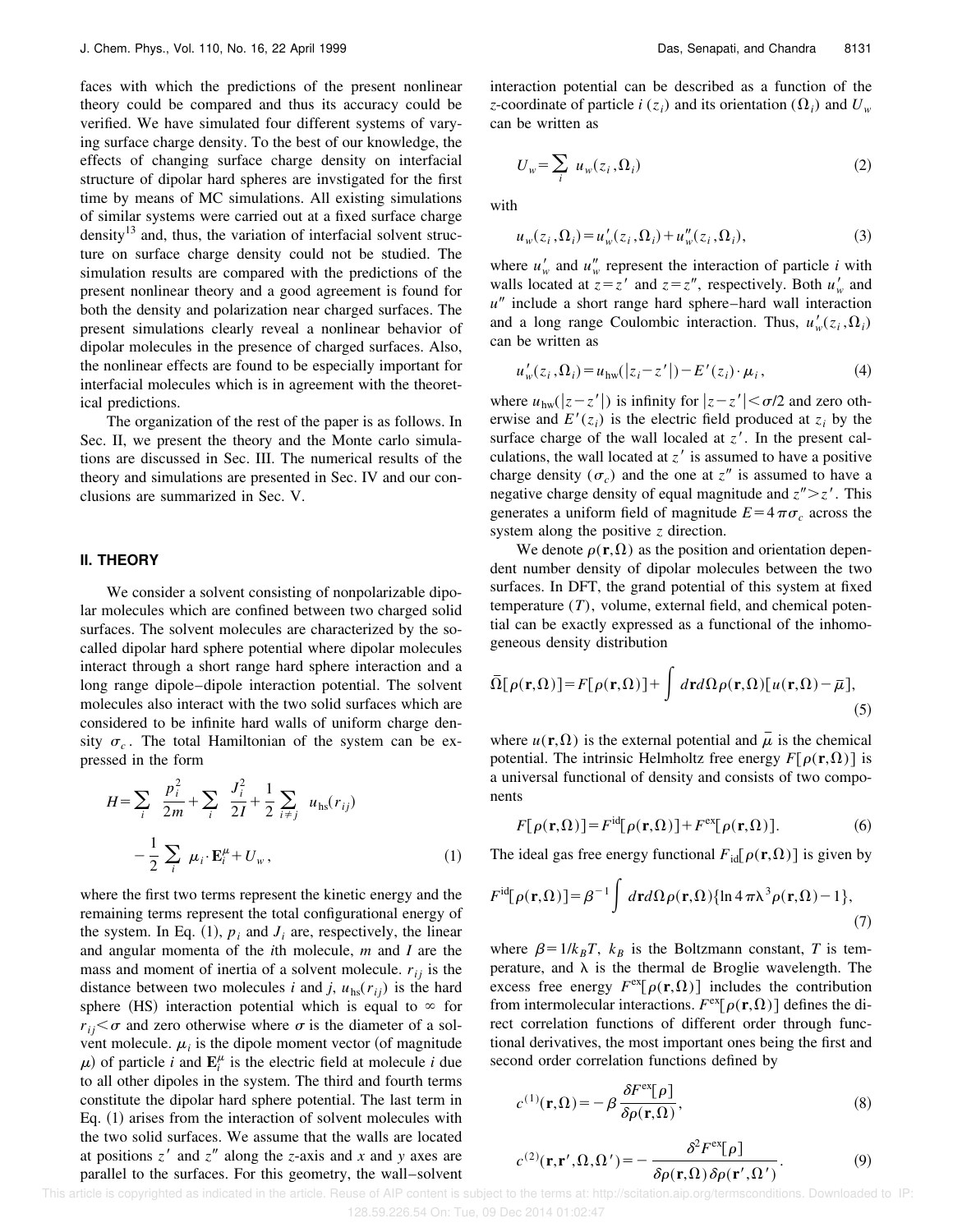Minimizing the grand potential of Eq.  $(5)$  with respect to density and evaluating the chemical potential for the uniform bulk density, one obtains an expression for the equilibrium density of the dipolar fluid between the two surfaces. Since the density variation is only along the perpendicular (*z*) direction, one can write the following expression for the inhomogeneous density:

$$
\rho(z,\Omega) = \frac{\rho_0}{4\pi} \exp[-\beta u(z,\Omega) + c^{(1)}(z,\Omega;[\rho(z,\Omega)])
$$

$$
-c^{(1)}(\rho_0/4\pi)],
$$
(10)

for  $\sigma/2 < z < (L - \sigma/2)$  and  $\rho(z,\Omega) = 0$  otherwise. The application of the density functional method can now proceed by the search for a self-consistent solution of Eq.  $(10)$ . The above equation is a formally exact relation which, in principle, may be solved for  $\rho(z,\Omega)$  if the functional  $c^{(1)}$  is known. In practice, however,  $c^{(1)}$  is generally unknown for ingomogeneous systems and so must be approximated. The simplest approximation of  $c^{(1)}(\mathbf{r},\Omega,[\rho(\mathbf{r},\Omega)])$  of an inhomogeneous system involves a perturbative expansion (to first order) in terms of the density inhomogeneity which makes use of the second order direct correlation function of the corresponding homogeneous system and is given by

$$
c^{(1)}(\mathbf{r}, \Omega, [\rho(\mathbf{r}, \Omega)]) - c^{(1)}(\rho_0/4\pi)
$$
  
= 
$$
\int d\mathbf{r}' d\Omega' \tilde{c}^{(2)}(\mathbf{r}, \mathbf{r}', \Omega, \Omega') (\rho(\mathbf{r}', \Omega') - \rho_0/4\pi), \quad (11)
$$

where  $\tilde{c}^{(2)}(\mathbf{r}, \mathbf{r}', \Omega, \Omega')$  is the second order direct correlation function of the homogeneous liquid. The *z*-dependent first order correlation function  $c^{(1)}(z,\Omega,[\rho(z,\Omega)])$  can be obtained by integrating Eq.  $(11)$  over *x* and *y* coordinates. Analytical solutions of the second order direct correlation function for a uniform liquid of dipolar hard spheres are available within mean spherical approximation  $(MSA)$  (Ref. 12) and are given by

$$
\tilde{c}^{(2)}(\mathbf{r}, \mathbf{r}', \Omega, \Omega') = c^{000}(|\mathbf{r} - \mathbf{r}'|) + c^{110}(|\mathbf{r} - \mathbf{r}'|) \phi^{110}(\Omega, \Omega')
$$

$$
+ c^{112}(|\mathbf{r} - \mathbf{r}'|) \phi^{112}(\Omega, \Omega', \hat{r}). \tag{12}
$$

Here the angular functions  $\phi^{110}(\Omega,\Omega')$  and  $\phi^{112}(\Omega,\Omega',\hat{r})$ are given by

$$
\phi^{110}(\Omega,\Omega') = \hat{\mu} \cdot \hat{\mu}',\tag{13}
$$

$$
\phi^{112}(\Omega,\Omega',\hat{r}) = 3(\hat{\mu}\cdot\hat{r})(\hat{\mu}'\cdot\hat{r}) - (\hat{\mu}\cdot\hat{\mu}'). \tag{14}
$$

Here  $\hat{\mu}$  and  $\hat{\mu}'$  are the unit vectors along dipole moments of particles located at **r** and **r**<sup> $\hat{r} = (\mathbf{r} - \mathbf{r}')/|\mathbf{r} - \mathbf{r}'|$ . In Eq.</sup>  $(12)$ ,  $c^{000}$ ( $|\mathbf{r}-\mathbf{r}'|$ ) represents the isotropic or hard sphere part and the second and third terms represent the anisotropic or dipolar parts of the direct correlation function. In the MSA,  $c^{000}$ ( $|\mathbf{r}-\mathbf{r}'|$ ) is given by the Percus–Yevick (PY) hard sphere  $(HS)$  correlation function,  $8,39$  i.e.,

$$
c^{000}(|\mathbf{r}-\mathbf{r}'|) = c_{\text{PY}}^{(2)}(|\mathbf{r}-\mathbf{r}'|) = a + b|\mathbf{r}-\mathbf{r}'| + c|\mathbf{r}-\mathbf{r}'|^3,
$$
\n(15)

for  $|\mathbf{r}-\mathbf{r}'| < \sigma$  and zero otherwise. The coefficients *a*, *b*, and *c* are given by

$$
a = -\frac{(1+2\,\eta)^2}{(1-\eta)^4},\tag{16}
$$

$$
b = 6\,\eta \frac{(1+\eta/2)^2}{(1-\eta)^4},\tag{17}
$$

$$
c = \frac{1}{2}\eta a,\tag{18}
$$

where the packing fraction  $\eta$  is equal to  $(\pi/6)\rho_0\sigma^3$ , where  $\rho_0$  is the density of the homogeneous (bulk) liquid. The anisotropic parts  $c^{110}(|\mathbf{r}-\mathbf{r}'|)$  and  $c^{112}(|\mathbf{r}-\mathbf{r}'|)$  are also given in terms of the Percus–Yevick hard sphere correlation functions by the following equations:

$$
c^{110}(r,\rho_0) = 2\kappa [c_{\text{PY}}^{(2)}(r,2\kappa \rho_0) - c_{\text{PY}}^{(2)}(r,-\kappa \rho_0)],\qquad(19)
$$

$$
c^{112}(r,\rho_0) = c^{(0)112}(r) - \frac{3}{r^3} \int_0^r dr' \, r'^2 c^{(0)112}(r'), \qquad (20)
$$

where

$$
c^{(0)112}(r,\rho_0) = \kappa [2c_{\text{PY}}^{(2)}(r,2\kappa \rho_0) + c_{\text{PY}}^{(2)}(r,-\kappa \rho_0)], \quad (21)
$$

and vanishes at  $r > \sigma$  where  $r = |\mathbf{r} - \mathbf{r}'|$ . The quantity  $\kappa$  is determined by the equation

$$
\frac{(1+4\kappa\eta)^2}{(1-2\kappa\eta)^4} - \frac{(1-2\kappa\eta)^2}{(1+\kappa\eta)^4} = 3y,\tag{22}
$$

where  $3y=4\pi\beta\rho_0\mu^2/3$ .

An alternative to Eq.  $(11)$  is to adopt the weighted density approximation (WDA) in which  $c^{(1)}(z,\Omega,[\rho(z,\Omega)])$  for the inhomogeneous density is obtained by evaluating the corresponding expression  $\tilde{c}^{(1)}$  for the homogeneous fluid at a smoothed density  $\overline{\rho}(z,\Omega)$  which, at each point, is a nonlocal functional of  $\rho(z,\Omega)$ . Thus, we write

$$
c^{(1)}(z,\Omega,[\rho(z,\Omega)]) - c^{(1)}(\rho_0/4\pi)
$$
  
=  $\tilde{c}^{(1)}(\bar{\rho}(z,\Omega)) - \tilde{c}^{(1)}(\rho_0/4\pi).$  (23)

 $\overline{\rho}(z,\Omega)$  can be interpreted as the effective density of a locally uniform fluid to which the actual nonuniform fluid is mapped. The basic physical assumption underlying the above approximation is that each particle in the inhomogeneous fluid, through its interactions with the surrounding particles, contributes to the excess free energy as though it interacted with an effective locally uniform medium.

Although the perturbative approximation in Eq.  $(11)$  is simpler to deal with, the WDA has been known to provide a better treatment for the isotropic hard sphere correlation contributions. $32-34$  Therefore, we decompose the total first order direct correlation function into two parts;  $c^{(1)} = c_{\text{hs}}^{(1)}$ +  $c_{\text{ex}}^{(1)}$ , where  $c_{\text{hs}}^{(1)}$  is the isotropic hard sphere contribution to the first order correlation function and  $c_{\text{ex}}^{(1)}$  represents the remaining anisotropic (or excess) contribution which arises from the explicit dipole–dipole electrostatic interactions and also from the coupling of electrostatic and hard sphere interactions. Following earlier work, we adopt a partially nonperturbative approach in which we evaluate the isotropic hard sphere contribution  $c_{\rm hs}^{(1)}$  using the WDA and the remaining anisotropic part  $c_{ex}^{(1)}$  through a perturbative approach by us-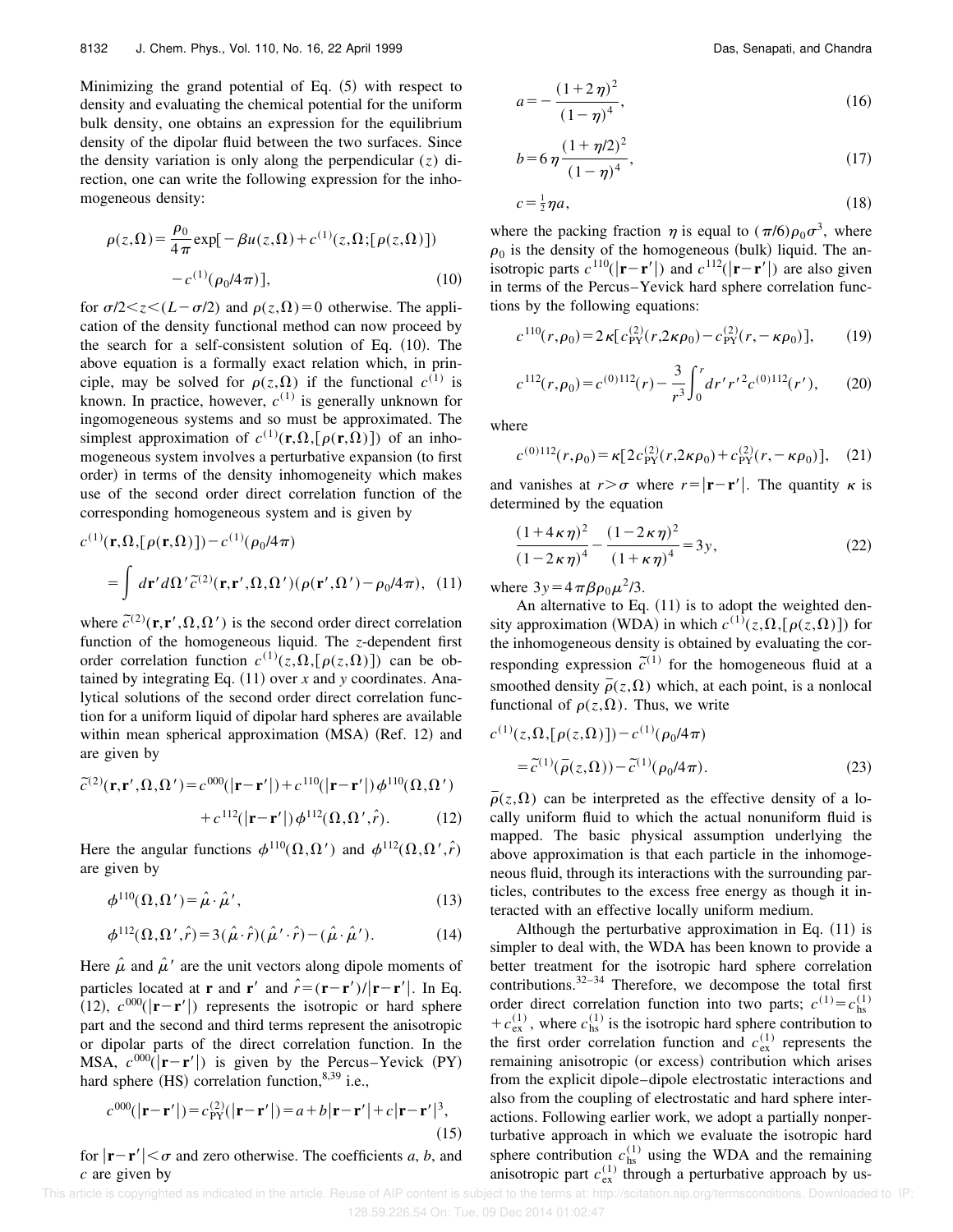ing an equation similar to Eq.  $(11)$  but involving only anisotropic terms of the second order direct correlation function. The expression for the inhomogeneous density can now be written in the following form:

$$
\rho(z,\Omega) = \frac{\rho_{\rm hs}(z)}{4\pi} \exp\left[-\beta u(z,\Omega) + \int dx dy d\mathbf{r}' d\Omega' \times [c^{110}(|\mathbf{r} - \mathbf{r}'|; \rho_0) \phi^{110}(\Omega, \Omega') + c^{112} \times (|\mathbf{r} - \mathbf{r}', \rho_0) \phi^{112}(\Omega, \Omega', \hat{r})] (\rho(z', \Omega) - \rho_0/4\pi) \right]
$$
\n(24)

and

$$
\rho_{\rm hs}(z) = \rho_0 \exp[c_{\rm hs}^{(1)}(\bar{\rho}_{\rm hs}(z)) - c_{\rm hs}^{(1)}(\rho_0)]. \tag{25}
$$

Here  $c_{\rm hs}^{(1)}(\overline{\rho}_{\rm hs}(z))$  refers to the hard sphere contribution to the first order correlation function defined through the WDA at an effective density  $\rho_{\text{hs}}(z)$  obtained as the weighted average

$$
\overline{\rho}_{\rm hs}(z) = \int dz' \rho_{\rm hs}(z') w(|z - z'|), \qquad (26)
$$

where  $w(z-z')$  is a planar averaged weight function.  $\rho_{\text{hs}}(z)$ can be physically interpreted as the effective hard sphere density to which the actual nonuniform density is locally mapped so that the hard sphere contribution to the oneparticle correlation function is correctly reproduced when the expression for the uniform system is evaluated with this density. The calculation of  $\overline{\rho}_{hs}(z)$  within two different approximations will be discussed later.

We now expand the position and orientation dependent density  $\rho(z,\Omega)$  in the basis set of spherical harmonics  $Y_{lm}(\Omega)$  as follows:<sup>38,39</sup>

$$
\rho(z,\Omega) = \sum_{lm} a_{lm}(z) Y_{lm}(\Omega). \tag{27}
$$

Clearly, the angle averaged number density  $\rho(z)$  $= \int d\Omega \rho(z,\Omega) = \sqrt{4 \pi a_{00}(z)}$  and the solvent polarization  $P(z)$  is related to  $a_{10}(z)$  by the following equation:

$$
P(z) = \sqrt{\frac{4\pi}{3}}\mu a_{10}(z). \tag{28}
$$

It is to be noted that other density components vanish within the present approximation. Substitution of Eq.  $(27)$  and explicit forms of angular functions  $\phi^{110}$  and  $\phi^{112}$  into Eq. (24) and carrying out the angular integrations give the following simplified expressions for the density components,

$$
a_{00}(z) = \frac{\rho_{\rm hs}(z)}{\sqrt{4\pi}} \frac{\sinh\{\beta E\mu + I_1(z) + I_2(z)\}}{\beta E\mu + I_1(z) + I_2(z)},\tag{29}
$$

$$
a_{10}(z) = \left(\frac{3}{4}\right)^{1/2} \rho_{\text{hs}}(z) \left[\frac{\cosh\{\beta E\mu + I_1(z) + I_2(z)\}}{\beta E\mu + I_1(z) + I_2(z)} - \frac{\sinh\{\beta E\mu + I_1(z) + I_2(z)\}}{(\beta E\mu + I_1(z) + I_2(z))^2}\right].
$$
 (30)

### In Eqs. (29) and (30),  $I_1(z)$  and  $I_2(z)$  are given by

$$
I_1(z) = \int dz' a_{10}(z) c^{110}(z - z'), \tag{31}
$$

and

$$
I_2(z) = \int dx dy dr' a_{10}(z') c^{112} (|\mathbf{r} - \mathbf{r}'|) \left( \frac{3|z - z'|^2}{|\mathbf{r} - \mathbf{r}'|^2} - 1 \right), \quad (32)
$$

where  $c^{110}(z-z')$  is obtained from  $c^{110}(|\mathbf{r}-\mathbf{r}'|)$  by integrating over *x* and *y* coordinates. One can also calculate the quantity  $\langle \cos \theta \rangle_z$ , the average value of  $\cos \theta$  for a solvent molecule at a given value of the position *z* from the surface.  $\langle \cos \theta \rangle$ <sub>z</sub> can be written in terms of position and orientation dependent density as

$$
\langle \cos \theta \rangle_z = \frac{\int d\Omega \cos \theta \rho(z, \Omega)}{\int d\Omega \rho(z, \Omega)} = L[\beta \mu E + I_1(z) + I_2(z)],\tag{33}
$$

where *L* refers to the Langevin function, defined as  $L(x)$ = coth(x) – x<sup>-1</sup>. The expression for  $\langle \cos \theta \rangle$ <sub>z</sub> in the above equation includes the effect of dielectric saturation, since  $\langle \cos \theta \rangle$ <sub>z</sub> in the Langevin form approaches the saturated value of cos  $\theta$  (1 or -1 depending on direction of the external field) at large field strengths.

We note that the nonlinearity of Eq.  $(24)$  is retained in Eqs.  $(29)$ – $(30)$ . Equations  $(29)$ – $(33)$  are the key results of this paper which constitute a set of nonlinear equations for the calculation of number density, polarization, and average orientation of a molecule near charged surfaces. We note that when Eqs.  $(29)$  and  $(30)$  are linearized with respect to the external field, we recover the equations of Ref. 30, where the number density  $a_{00}(z)$  is found to be independent of the surface charge density and the polarization is found to increase linearly with the external field. The linearized theory also predicts a linear increase of  $\langle \cos \theta \rangle$ <sub>z</sub> with electric field and, thus, the dielectric saturation effect as exhibited by Eq.  $(33)$  cannot be obtained by using a linearized theory. It will be shown in the next section that nonlinear effects can be significant for surfaces of not too low charge density, in agreement with the results of recent computer simulations.

We now discuss the calculation of the hard sphere density  $\rho_{\text{hs}}(z)$  which depends on  $c_{\text{hs}}^{(1)}(z)$  and  $w(z-z')$ . There are several ways to calculate these quantities. The WDA proposed by Tarazona<sup>32</sup> is based on the construction of an approximate free energy functional which gives correct thermodynamics and nearly correct response function of a homogeneous system and it is expected that the same free energy functional can be successfully used to determine the structure and thermodynamics of inhomogeneous systems by employing a suitably calculated effective density,  $\overline{\rho}(z)$ . In this scheme,  $c_{\text{hs}}^{(1)}(z;\overline{\rho}(z))$  is obtained by calculating the hard sphere contribution to the excess free energy density  $f_{\text{hs}}^{\text{ex}}$  [defined through  $F_{\text{hs}}^{\text{ex}} = \int d\mathbf{r} \rho(\mathbf{r}) f_{\text{hs}}^{\text{ex}}(\mathbf{r})$  of the uniform system using the effective density  $\overline{\rho}$ . The first order correlation function can be obtained through functional differentiation of the excess free energy and is given by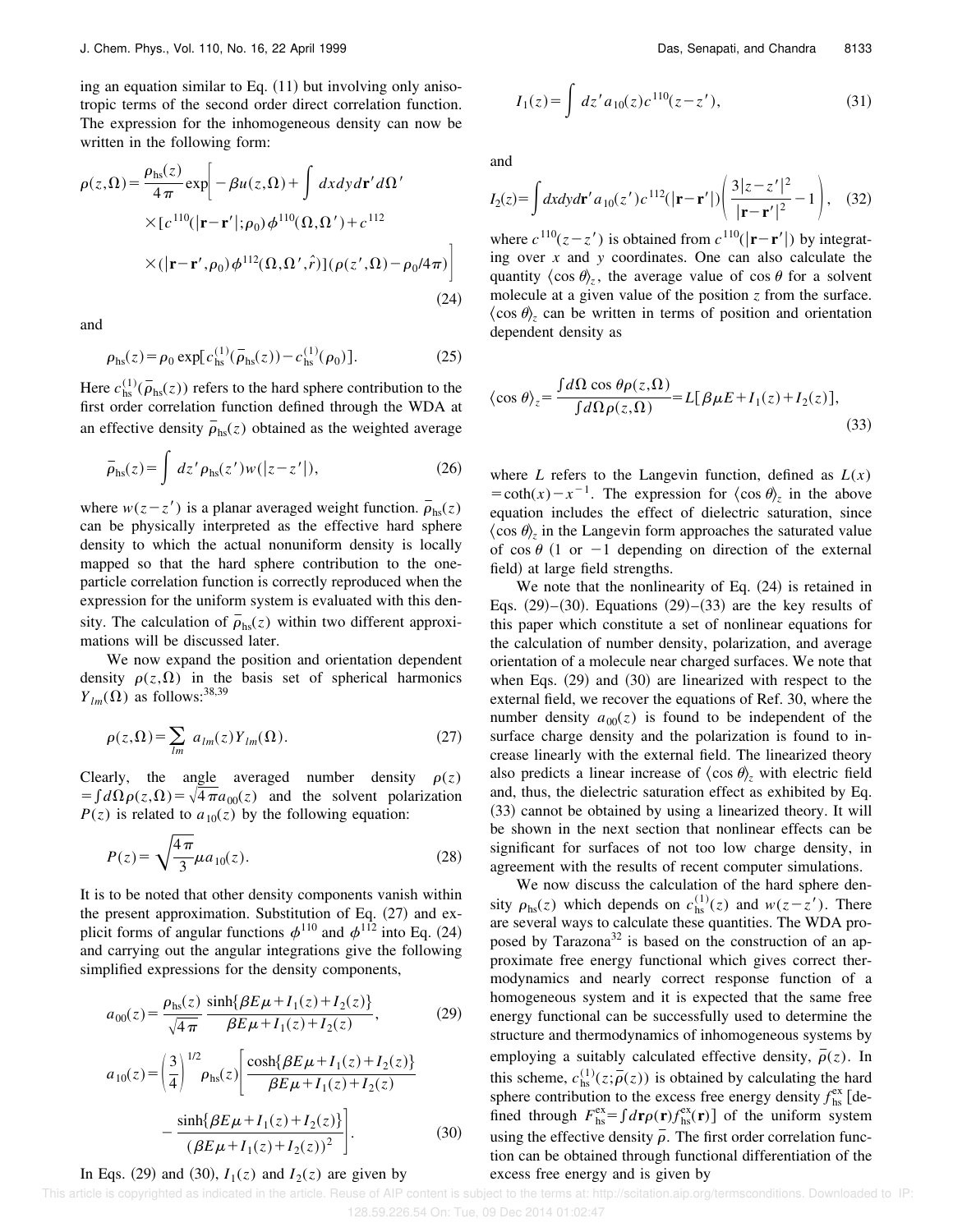$$
c_{\rm hs}^{(1)}(z;\overline{\rho}) = -\beta f_{\rm hs}^{\rm ex}[\overline{\rho}(z)] - \beta \int dz' \rho(z') f'_{\rm hs}^{\rm ex}[\overline{\rho}(z)]
$$
  

$$
\times \frac{w(z-z';\overline{\rho}(z'))}{1-\overline{\rho}_1(z')-2\overline{\rho}_2(z')\overline{\rho}(z')},
$$
(34)

$$
c_{\rm hs}^{(1)}[\rho_0] = -\beta f_{\rm hs}^{\rm ex}[\rho_0] - \beta \rho_0 f_{\rm hs}^{\prime \rm ex}[\rho_0],\tag{35}
$$

where  $f'_{\text{hs}}^{\text{ex}}$  is the derivative of  $f_{\text{hs}}^{\text{ex}}$  where the excess free energy density can be obtained from the well-known and quasiexact Carnaham–Starling equation of state. The expression for the weight function in this approach is given by the second order expansion

$$
w(|z-z'|; \overline{\rho}(z)) = w^{(0)}(|z-z'|) + w^{(1)}(|z-z'|)\overline{\rho}(z) + w^{(2)}(|z-z'|)\overline{\rho}(z)^2,
$$
 (36)

with the density independent component weight functions normalized as  $\int dz' w^{(\hat{i})}(z-z') = \delta_{i,0}$ . The weighted density  $\overline{\rho}(z)$  in this scheme can be expressed as

$$
\bar{\rho}(z) = \frac{2\bar{\rho}^{(0)}(z)}{\left[1 - \bar{\rho}^{(1)}(z)\right] + \left[(1 - \bar{\rho}^{(1)}(z))^2 - 4\bar{\rho}^{(0)}(z)\bar{\rho}^{(2)}(z)\right]^{1/2}},\tag{37}
$$

where the effective density components  $\overline{\rho}^{(i)}(z)$  (*i*=0,1,2) are defined by

$$
\bar{\rho}^{(i)}(z) = \int dz' \rho(z') w^{(i)}(|z - z'|).
$$
 (38)

Explicit expressions for the density independent component weight functions are available in the literature.<sup>32</sup> In the present work, we refer to the above scheme of Tarazona as Scheme A.

The WDA of Denton and Ashcroft<sup>34</sup> (Scheme B), on the otherhand, specifies the weight function for obtaining  $\overline{\rho}$  and to approximate  $c_{\text{hs}}^{(1)}$ . Demanding that the first functional derivative of  $c_{\rm hs}^{(1)}$  with respect to density yield the correct twoparticle direct correlation function in the uniform limit, one obtains the following explicit expression for the weight function

$$
w(\mathbf{r} - \mathbf{r}') = \frac{c_{\rm hs}^{(2)}(|\mathbf{r} - \mathbf{r}'|; \overline{\rho})}{\partial c_{\rm hs}^{(1)}(\overline{\rho})/\partial \overline{\rho}}.
$$
 (39)

In the approximation of Denton and Ashcroft, one uses the PY solution for  $c_{\text{hs}}^{(2)}(|\mathbf{r}-\mathbf{r}'|; \overline{\rho})$  and the expression for  $c_{\text{hs}}^{(1)}$  is given by

$$
c_{\rm hs}^{(1)} = -\frac{1}{2} [14\eta - 13\eta^2 + 5\eta^3]/(1 - \eta)^3 + \ln(1 - \eta).
$$
\n(40)

Schemes A and B provide non-perturbative routes to the calculation of  $\rho_{\text{hs}}(z)$ . Once  $\rho_{\text{hs}}(z)$  is known,  $a_{00}(z)$  and  $a_{10}(z)$ are determined by solving nonlinear integral equations as given by Eqs.  $(29)$  and  $(30)$ . These equations are solved iteratively by the standard method of discretization and integration by the trapezoidal rule. In the iteration process, the old profiles  $\rho_{\text{hs}}(z)$  and  $a_{10}(z)$  are used in the right hand side to get the new ones in the left hand side and the process is repeated until convergence is reached. To obtain convergence, we have used the standard technique of mixing the old solution  $(1-\alpha)$  with the new ones  $(\alpha)$  during iteration with the help of a mixing parameter  $\alpha$ . The value of  $\alpha$  is taken to be 0.005 and the process required a few thousand iterations before reaching convergence.

The systems studied here are specified by the values of the following reduced parameters: dipole moment  $\mu^*$  $=\sqrt{\mu^2/k_B T \sigma^3}$ , electric field (produced by the two surfaces)  $E^* = E \sqrt{\sigma^3 / k_B T}$  and the bulk density  $\rho^* = \rho \sigma^3$ . The solvent in the present calculations is characterized by  $\mu^*$  = 1.29 and  $\rho^*$ =0.74. We have, however, used several different values of the reduced electric field from  $E^*=0$  to  $E^*=10$ . The separation between the two walls is  $9.5\sigma$  which is sufficiently large so that the solvation zones at the two surfaces do not overlap and a bulk region of homogeneous density is found in the middle region of all the systems.

### **III. MONTE CARLO SIMULATIONS**

We have carried out Monte Carlo simulations of a dipolar hard sphere fluid confined between two uniformly charged hard walls. The liquid is characterized by the same parameters as were considered in the last section. The simulations were carried out with 256 particles in a rectangular box of dimension  $L \times L \times h$ , where *h* is the separation between the walls and *L* is the length of the central simulation box in *x* and *y* directions. Periodic boundary conditions were employed in the *x* and *y* directions. The simulations are carried out for four different values of the reduced electric field  $E^*$  = 0, 2, 4, and 6. For all the systems, the walls are located at  $z=0$  and  $z=9.5\sigma$  and periodic boundary conditions are set at 0 and  $6.136\sigma$  along *x* and *y* directions. This ensures a bulk region of homogeneous density  $\rho^*=0.74$  in the middle region of all the systems. In the simulations, the long-range dipolar interactions are treated by using the Ewald summation (slab adapted) method.<sup>40</sup> In this method, the slabs of dipolar liquid are separated by a region which contains no dipolar molecules and has a dielectric constant of 1. In the present calculations of the Ewald summation, the periodicity of the systems in the *z*-direction is  $25.5\sigma$  which corresponds to having an empty region of  $17\sigma$  bewteen the slabs of dipolar molecules. We have verified that the surfaces are sufficiently far apart that the interactions between the slabs are negligible. The Ewald parameters employed are: the convergence parameter  $\alpha/L = 6.4$ , a reciprocal cutoff of  $15\sigma^{-1}$  and  $\epsilon' = \infty$  where  $\epsilon'$  is the dielectric constant of the medium which surrounds the infinite array of periodically replicated systems. The minimum image convention was used for the real space portion of the Ewald sum. In the MC simulations, all systems were first equilibrated for 25 000 MC passes and then the simulations were run for another 50 000 MC passes for the calculation of the final averages.

The number density was calculated by computing the average number of molecules in slabs of thickness  $\Delta z$  $=0.02\sigma$ . The orientational structure of solvent dipoles are calculated by finding the solvent polarization along the field direction (*z*) which is obtained by calculating the total dipole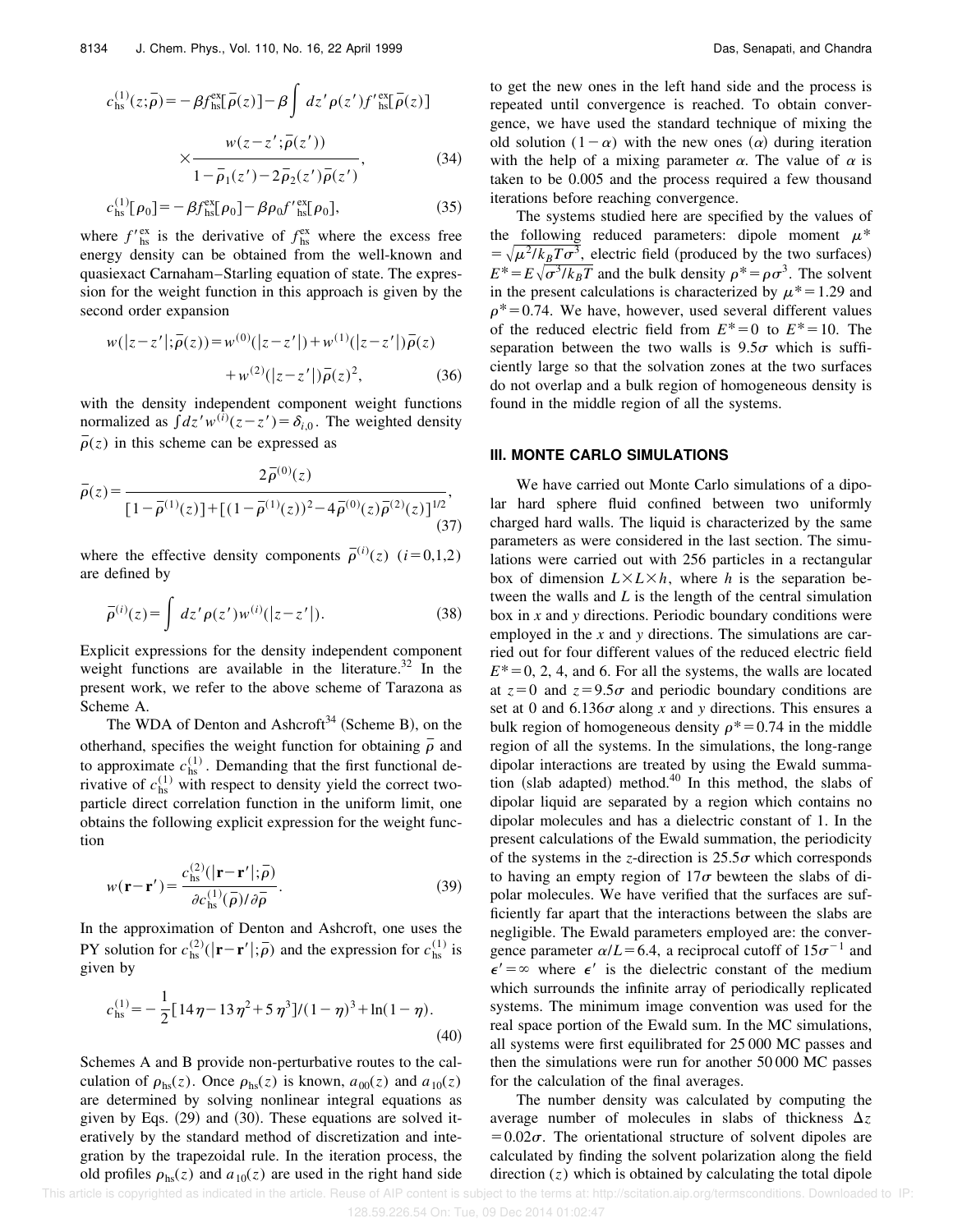

FIG. 1. The variation of solvent density with distance from a charged surface obtained by using (a) Scheme A and (b) Scheme B. The short dashed, long dashed, and solid curves are for  $E^*=2$ , 4, and 6, respectively. The reduced distance  $z^* = z/\sigma$ . Other reduced quantities are defined in the text. The insets show the solvent densities near the charged surface.

moment along *z*-direction in different slabs between the two surfaces. The simulation results of the inhomogeneous density, polarization and average orientation of solvent molecules are presented in the next section.

### **IV. NUMERICAL RESULTS**

We first discuss the predictions of the present theory. In Fig. 1, we have shown the results of  $\rho(z)$  for three different values of the reduced electric field *E*\*. The results of Fig.  $1(a)$  are obtained by using Scheme A for the calculation of  $\rho_{\text{hs}}(z)$  [Eqs. (26 and (36)] and the ones of Fig. 1(b) correspond to Scheme B  $[Eq. (39)]$ . It is seen that the density profiles are highly nonuniform near the walls. Also, the density at the surface increases with increasing external field. This implies that the charge density of the surfaces attracts the solvent molecules and leads to a stronger physisorption at charged surfaces. Although in both cases, an increase of number density near the surface is found with increasing electric field, the contact densities obtained in Scheme B are significantly higher than the corresponding densities obtained by using Scheme A. The increase of solvent density near the surfaces is a measure of the electrostriction caused by the charge density of the surfaces. It is clear from the figures that this increase of interfacial density (or electros-



FIG. 2. The variation of solvent polarization with distance from a charged surface obtained by using (a) Scheme A and (b) Scheme B. The short dashed, long dashed, and solid curves are for  $E^*=2$ , 4, and 6, respectively. The insets show the solvent polarizations near the charged surface.

triction) is rather significant for systems of higher surface charge density. This is a nonlinear effect which cannot be explained by using a linearized theory.

We next discuss the theoretical results of solvent polarization which are shown in Figs.  $2(a)$  (Scheme A) and  $2(b)$ (Scheme B). The solvent polarization is found to be most significant near the surface and then it oscillates until the bulk value is reached. Again, the contact values of the polarization obtained in Scheme B are found to be larger compared to the corresponding results in Scheme A and the results also seem to depend rather strongly on the strength of the applied field. For example, in case of Scheme A, the height of the first peak of the reduced polarization is 1.38 for  $E^* = 2$ , 2.78 for  $E^* = 4$  and it is 4.27 for  $E^* = 6$ . Clearly, the polarization increases with surface charge density in a nonlinear fashion for the systems studied in this work. The predicted values of the solvent polarization near the surfaces are higher than the corresponding values obtained by linearizing Eqs.  $(29)$  and  $(30)$ . For example, the linearized theory predicts a value of 4.11 for the polarization at surface for  $E^*$ =6, whereas the present nonlinear theory gives a higher value of 4.27 for the same quantity. This enhancement of polarization is partly due to an enhanced density of solvent molecules or electrostriction near the charged surfaces. Clearly, the electrostriction and polarization effects are coupled with each other. In Fig. 3, we have plotted the quan-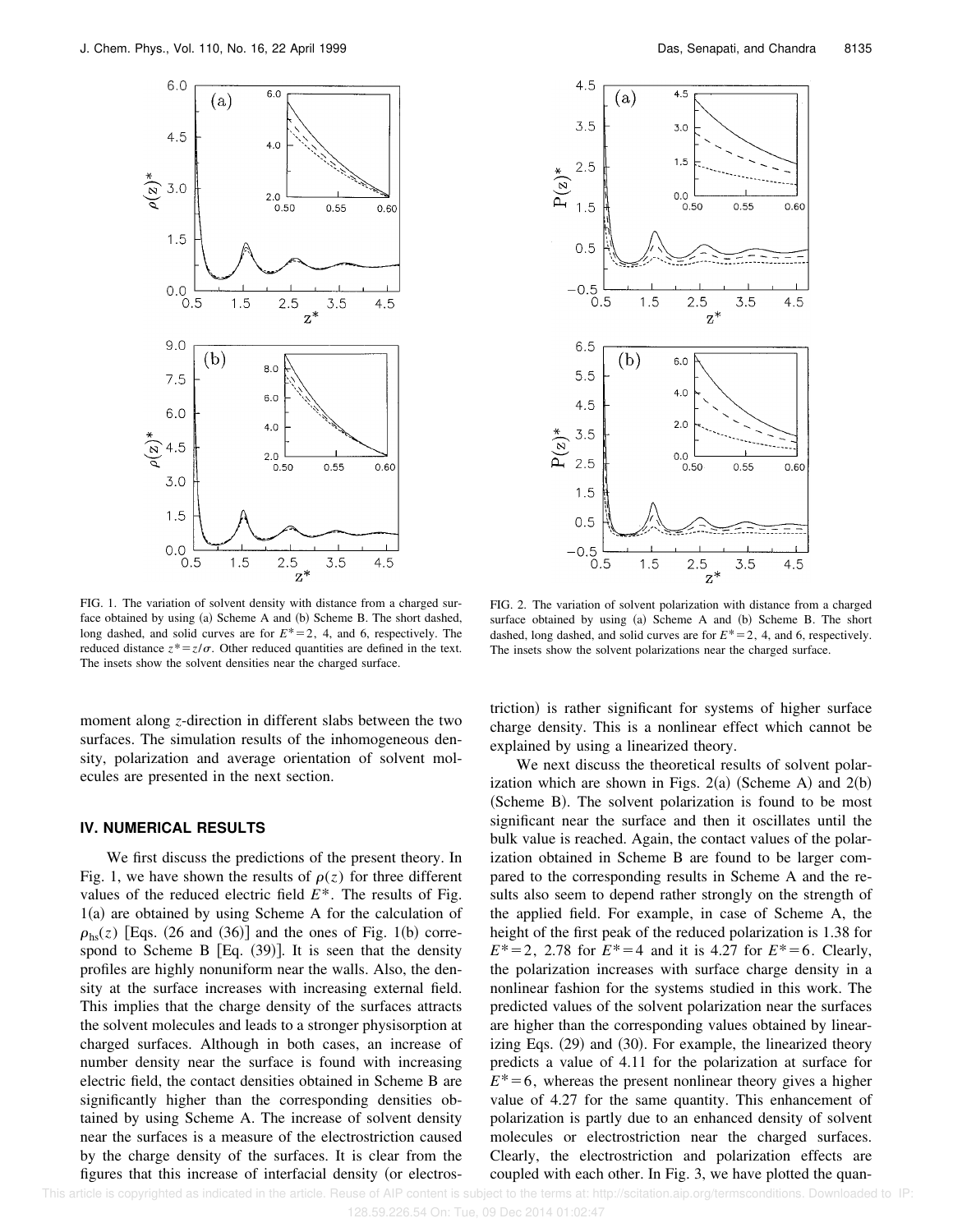

FIG. 3. The variation of  $\langle \cos \theta \rangle$ <sub>z</sub> with distance from the charged surface obtained by using (a) Scheme A and (b) Scheme B, where  $\theta$  is the average angle that a solvent molecule makes with the direction of the external field. The short dashed, long dashed, and solid curves are for  $E^* = 2$ , 4, and 6, respectively.

tity  $\langle \cos \theta \rangle$ <sub>z</sub> against *z* for three different values of the external electric field  $E^*$ .  $\langle \cos \theta \rangle$ <sub>z</sub> describes the average orientation of solvent molecules at a distance *z* from the charged surface located at  $z=0$  and it is unity when the solvent molecules are completely oriented along the electric field. It is clear from Fig. 3 that the solvent molecules near the surface are more oriented than the bulk molecules along the external field. Also, the profiles of  $\langle \cos \theta \rangle$ <sub>z</sub> are seen to oscillate with distance from the surface which can be attributed to the competing effects of external field and dipole–dipole interactions.

The goal of the present study has been to investigate the importance of nonlinear behavior of dipolar solvents near charged surfaces. Such nonlinear effects are manifested more clearly in the electric field dependence of the increase in number density and average orientation of solvent molecules at interfaces which are shown in Fig. 4. The predictions of the linearized theory of Patra and  $Ghosh<sup>30</sup>$  are also shown for comparison. The change in number density is denoted by  $\Delta \rho(z)$ , where  $\Delta \rho(z) = \rho(z;E) - \rho(z;E=0)$ . It is clear from Fig. 4(a) that signficant nonzero values of  $\Delta \rho(z;E)$  are predicted in the interfacial region by the present theory for *E*\* =4 and 6 whereas the linearized theory predicts  $\Delta \rho(z;E)$  $=0$  for all values of the external field. Thus, significant electrostriction can occur near charged surfaces contrary to the



FIG. 4. (a) The variation of change in number density with distance from the charged surface. The long-dashed and solid curves represent the predictions of the present theory for  $E^*=4$  and 6, respectively. The short-dashed curve shows the predictions of the linearized theory  $(Ref. 26)$ .  $(b)$  The variation of  $\langle \cos \theta \rangle$ <sub>z</sub> with distance for  $E^* = 4$  and 6. The solid and dashed curves show, respectively, the predictions of the present nonlinear theory and the linearized theory. (c) The dependence of  $\langle \cos \theta \rangle$ <sub>z</sub> on the external field. The solid and dashed curves represent, respectively, the predictions of the present nonlinear theory and the linearized theory of Ref. 30. All results are obtained by using Scheme A.

predictions of the linearized theory. We next discuss the nonlinear effects associated with the average orientation of solvent molecules which are shown in Figs.  $4(b)$  and  $4(c)$ . In Fig. 4(b), we have compared the profiles of  $\langle \cos \theta \rangle$ <sub>z</sub> for  $E^*$  $=$  4 and 6, as predicted by the present nonlinear theory and by the linarized theory. $30$  The linearized theory is found to overestimate the extent of orientation near the charged surfaces. According to the linearized theory,  $\langle \cos \theta \rangle$ <sub>z</sub> increases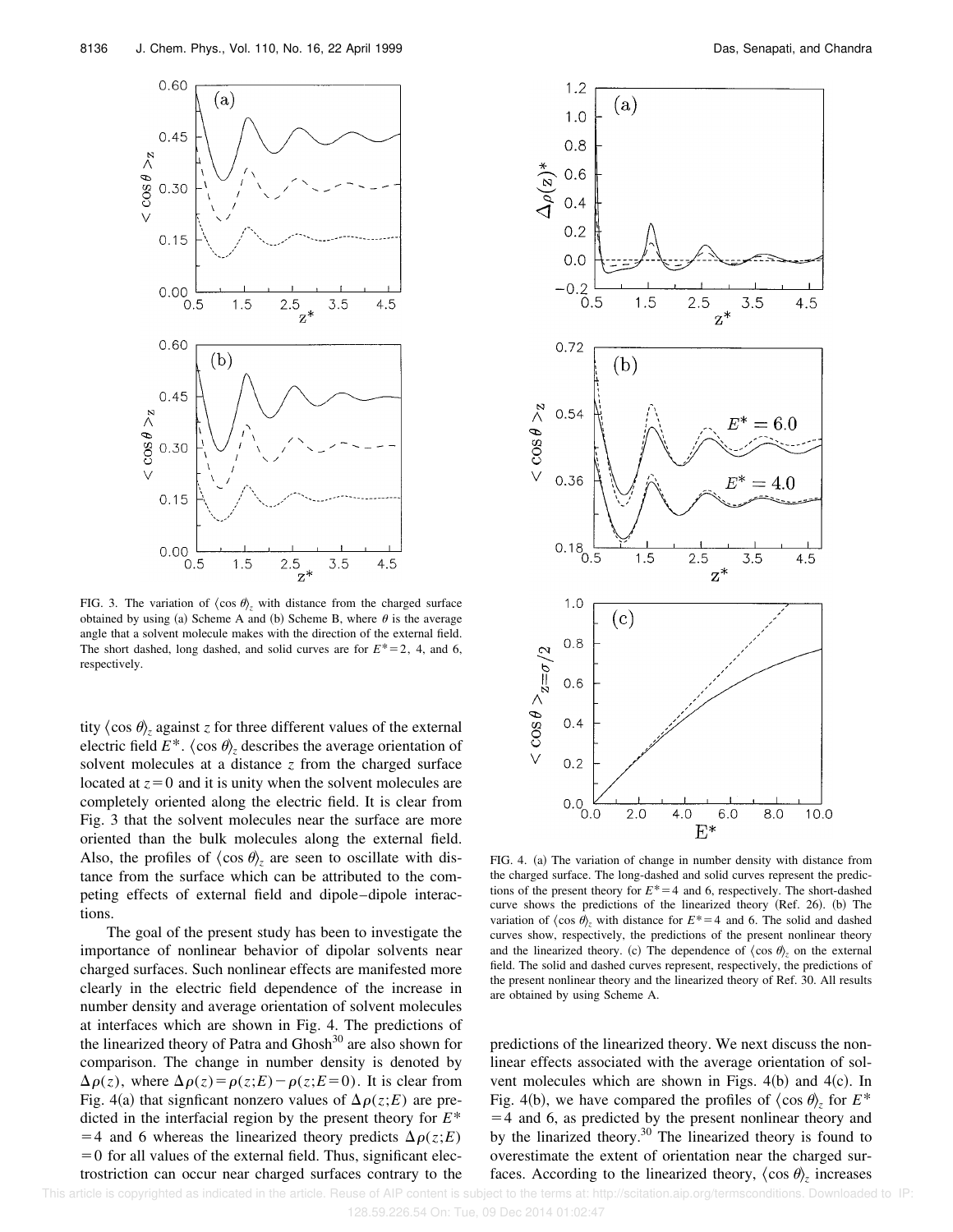linearly with the electric field *E*\*, whereas the actual dependence is nonlinear because  $\langle \cos \theta \rangle$ <sub>z</sub> cannot exceed its saturated value of unity. This nonlinear approach of  $\langle \cos \theta \rangle$ <sub>z</sub> to its saturated value of unity is correctly predicted by the present theory which is shown in Fig.  $4(c)$ . We also note that, according to the linearized theory, the value of  $\langle \cos \theta \rangle$ can become higher than 1.0 for large surface charges. This unphysical behavior is corrected by the present nonlinear theory where  $\langle \cos \theta \rangle$ <sub>z</sub> always remains less than one and it saturates to the value of unity in limit of very high surface charge density.

In Fig. 5, we have compared the predictions of the present theory with the results of MC simulations for the density, polarization, and average orientation of solvent molecules for  $E^*=4$ . It is seen that the overall agreement between the theoretical and simulation results is quite good. Quantitatively, the results obtained by using Scheme B (Denton–Ashcroft) is found to overestimate the contact density and polarization to some extent. The agreement is indeed very good when Scheme A is used for the calculation of the number density and the polarization. Both schemes give good results for  $\langle \cos \theta \rangle$ <sub>z</sub> as can be seen in Fig. 5(c). The higher value of the contact polarization predicted in Scheme B is mainly due to the larger value of contact density predicted in that scheme and this effect is not reflected in  $\langle \cos \theta \rangle$ <sub>z</sub> which is related to the ratio of the polarization and the density. The nonlinear effects are also observed in simulations as shown in the insets of Figs.  $5(a)$  and  $5(c)$ . The density of solvent molecules near a charged surface is found to be higher than that near an uncharged surface which confirms the presence of electrostriction near charged surfaces. Also, the average orientation ( $\langle \cos \theta \rangle_z$ ) of solvent molecules near a charged surface increases nonlinearly with the external field which is in good agreement with the predictions of the present theory.

#### **V. SUMMARY AND CONCLUSIONS**

We have presented a nonlinear theory for the calculation of density and polarization of dipolar solvents near charged surfaces by using a density functional approach. The theory is based on a weighted density approximation for the isotropic part of the density and the anisotropic (or dipolar) part is calculated by using a perturbative approach. The theory, however, retains the full nonlinear dependence on the surface charge density or the external field. Two different approaches are employed in the calculation of the isotropic hard sphere part of the inhomogeneous density. The first approach (Scheme A) is due to  $Tarazona<sup>32</sup>$  and the second one is due to Denton and Ashcroft. $34$  Explicit numerical results are obtained for several different values of the external field (or the surface charge density). We have also carried out Monte Carlo simulations of dipolar hard sphere solvents confined between two surfaces of varying charge density.

We have compared the theoretical predictions of the density and polarization obtained by using Tarazona's approach (Scheme A) and Denton–Ashcroft approach (Scheme B) in the calculation of the hard sphere density. Although the two approaches are found to give qualitatively similar results, the values of contact density and polarization for



FIG. 5. The comparison of the theoretical and simulaton results of  $(a)$  solvent density (b) polarization and (c) average orientation of solvent molecules near the charged surface. The solid and dashed curves represent the results of the present theory for  $E^*=4$  obtained by using Scheme A and Scheme B, respectively, and the solid triangles represent the simulation results for the same external field. The solid squares in the inset of (a) are the simulation results of density for  $E^*=0$ . In the inset of (c), the solid diamonds, the solid curve and the dashed curve represent, respectively, the results of simulations, the nonlinear theory (Scheme A) and the linearized theory for the average orientation of molecules at the surface for different values of the external field.

Scheme B are found to be significantly higher than the corresponding results for Scheme A. Comparison with Monte Carlo results show that Tarazona's approach provides better agreement with simulation results. It is found that the number density of the solvent near the surface increases with